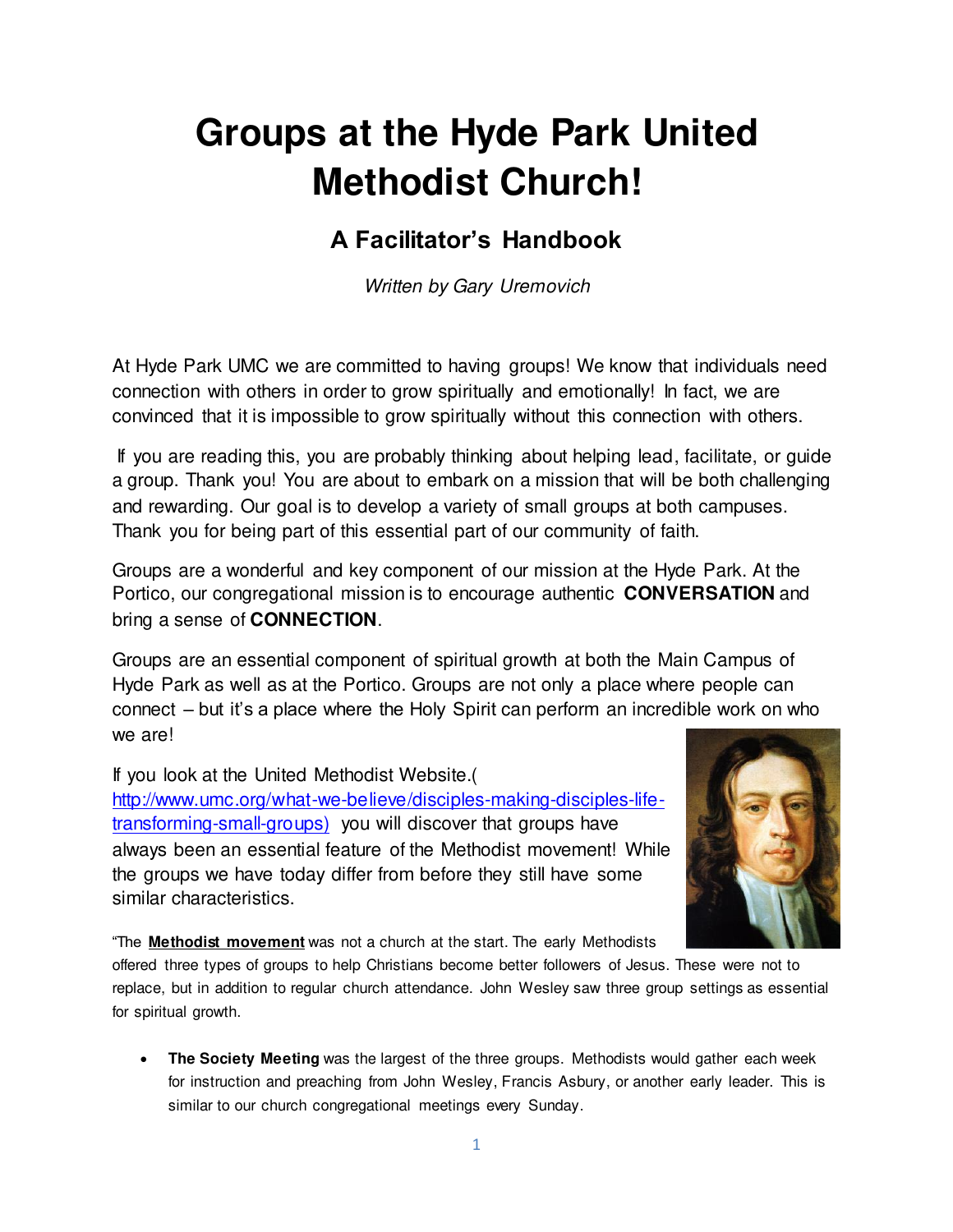- **The Class Meeting** was a small group of about a dozen people who shared life together. At their weekly meetings each member of the Class answered the question, "How is it with your soul?" Attendance in a Class was mandatory for admittance to a Society meeting. We no longer have mandatory group meetings! But the importance of coming together in smaller groups (than the church meeting) still applies. We all need a place where we can share our joys and frustrations. We all need a place where we can answer the question 'how is it with your soul'!
- **The Band Meeting** was a very small group of approximately 5 people who would confess their sins and struggles together. These would typically be same-sexed groups of men or women. Members would talk specifically about their temptations, successes, and failures. Not every Methodist was part of a Band." As you can imagine, this was a very intimate group – what we might call an 'accountability' group. There is still a need for all three of these types of groups today.

### **Scriptural Mandate**

Even more importantly than a denominational or congregational mandate for groups is the biblical imperative. The Oxford English Dictionary defines a group as 'a number of people or things that are located, gathered, or classed together'. Jesus tells us that a group can be 2 or 3 people! Obviously, there can be many more – but don't let the size



define the impact that a group can have. In Matthew 18:20 Jesus says "For where two or three gather in my name, there am I with them" NIV. The key is the intentional meeting together of several people with Jesus as the invited guest.

There is a tendency for us to dismiss the value of meeting together in groups. Coming together in groups is life-giving and empowering. Hear what the author of the Book of Hebrews says that Christian should "…not giving up meeting together, as some are in the habit of doing, but encouraging one another…" Hebrews 10:25.

Here is a wonderful quote from Dietrich Bonhoeffer in his book Life Together:

Listening is one of the most precious gifts we can give to one another. Stop for a moment and recall your own feelings when you last felt truly listened to… Listening says to the other person: "I care for you, I respect your uniqueness. How you feel and what you say matters to me. And in order to make this clear, I'm willing to set aside my own concerns, give you space to share yourself and offer you my focused attention. I want to try to understand the inexhaustible mystery of your inner world.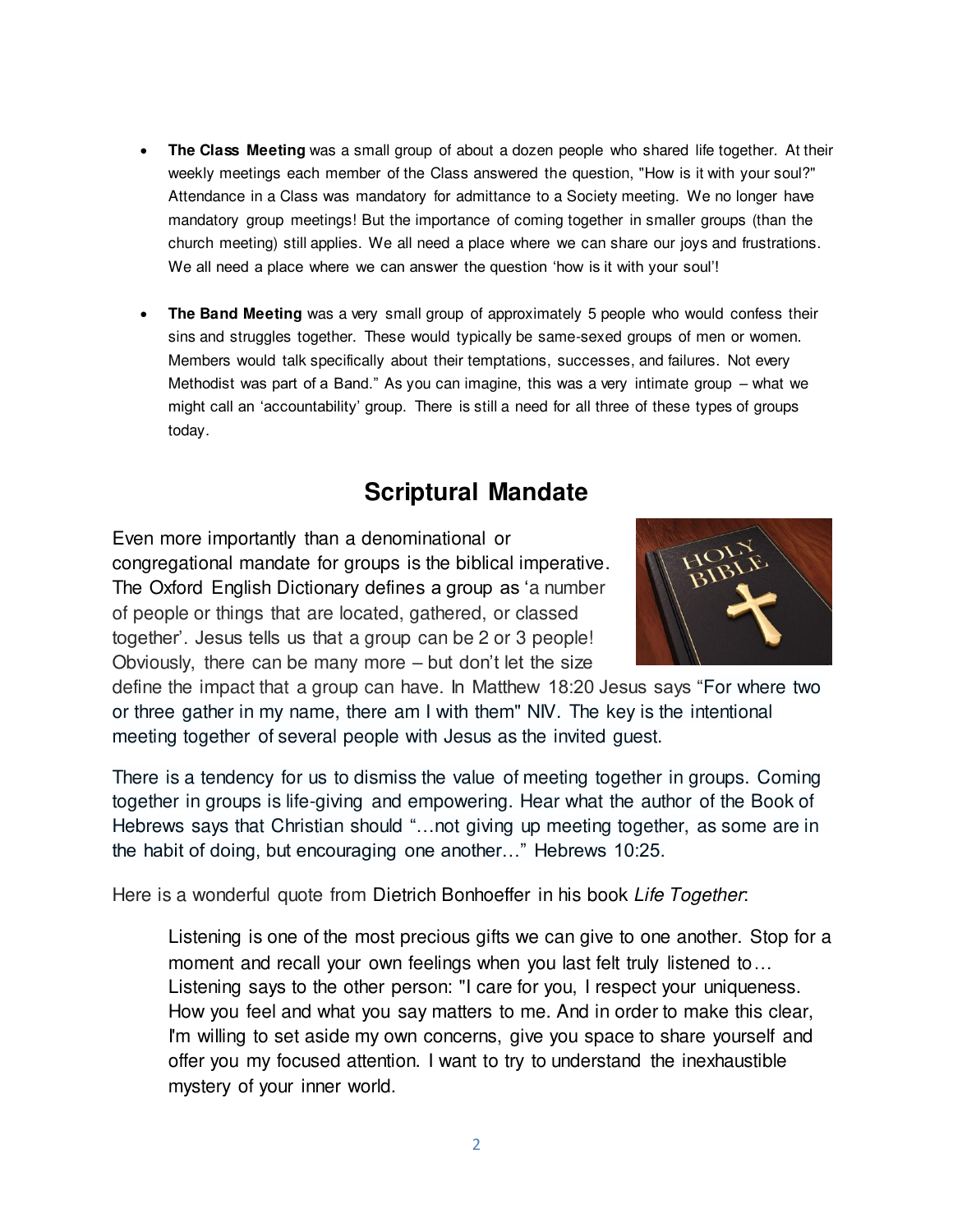Our goal should be to encourage each other in our spiritual and emotional growth. This manual will provide you with some of the tools needed for you to facilitate a group. You will discover that there are many types of 'groups' in which you may desire to facilitate or lead. Our goal at the Portico is to have a cadre of facilitators that can help facilitate groups.

# **Group Leadership**

As we begin to explore the various types of groups we discover that there is a diverse range of group types. One way is to recognize the continuum between **content** and **process** within various group formats. The role of the group leader or facilitator depends on how the setting is based on the level of content and how much focus is based on the interpersonal process.



**I. Host/Participant:** In this informal setting there is no 'leader' or 'facilitator.' However, there will be someone (or a team) who takes on the role of the host.



They also become participants. It is an informal 'get-together' with the goal of building relationships. This is an important part of the Christian community. Making connections! In fact, we are to have an intentional approach even to our informal meetings.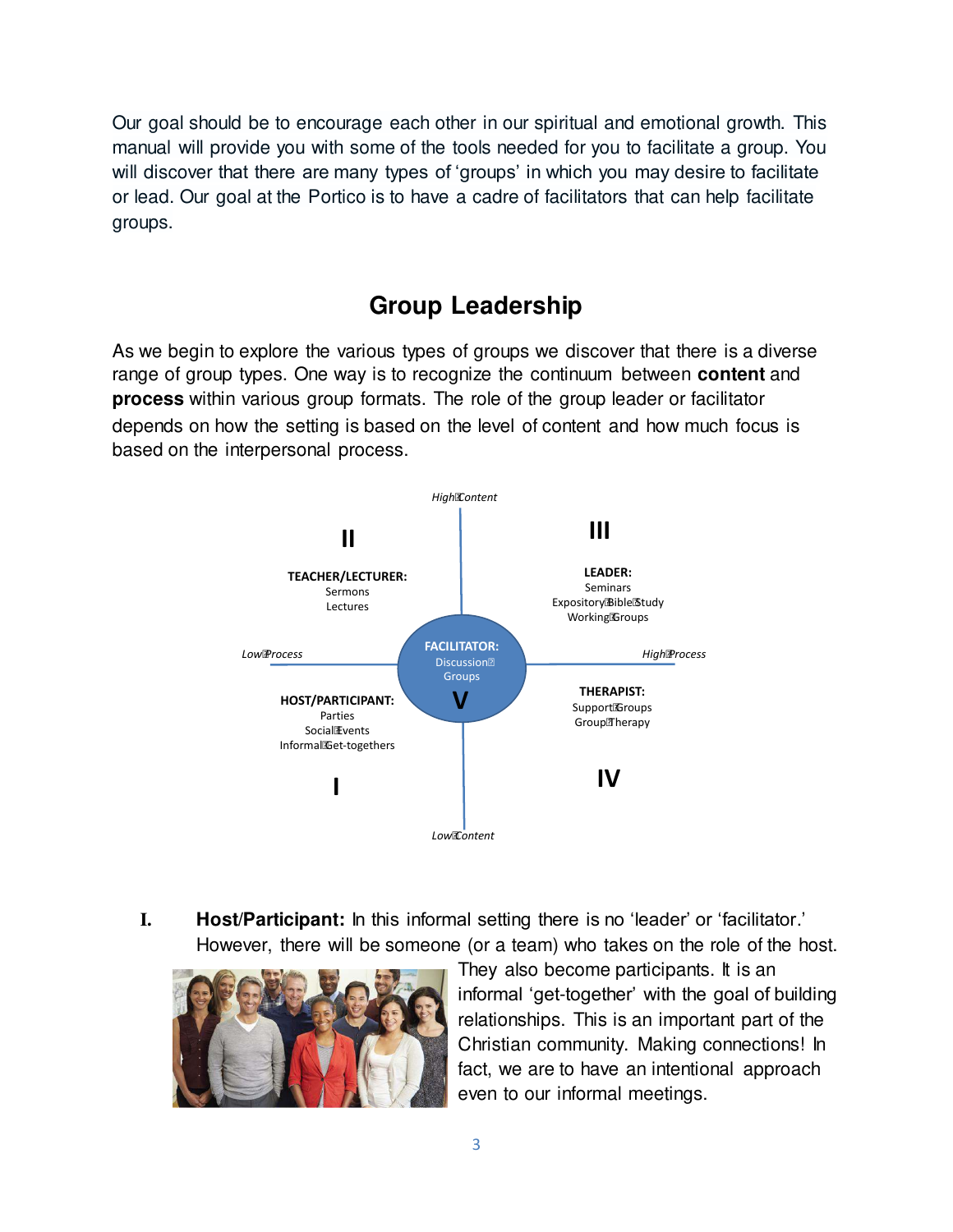We need to intentionally avoid 'cliques' and move towards the stranger. Jesus says, "For where two or three gather in my name, there am I with them." (Matt 18:20 NIV). Notice it is the intentionality – 'in My Name'. When we meet together informally as Christian we have also invited Jesus to join us.

**II. Teacher/Lecturer:** this is the typical lecture format which we are comfortable with in an academic setting or even a Church service. We have a teacher who conveys facts and information. This consists of mostly content with little (if any) group process. We are observers and not really participants. This means that the



person presenting must bring content that allows the observers to feel intellectually and emotionally engaged. Sometimes this works – often we never really feel engaged and as we walk out of the service we forget everything we just heard. Has that happened to you?'

- **III. Group Leader:** these setting is usually led by someone with content knowledge (an expert) or who has experience in that area. This person can also lead a focused discussion – so they have process skills . This gifted person has a combination of content knowledge as well as skills in group process. Seminars or Discipleship Groups fit into this format. I have been a group leader in various seminars including New Member Classes, Seminars in Health Care, Seminars in Mindfulness, Verse by Verse Bible Studies, etc. This is based on the skills of the person designated as the group 'leader' because of their official role, training, or experience. The expectations of the group is that this person 'knows what they're doing'! I'm glad we don't all need to be experts in order to facilitate groups! The Holy Spirit has gifted all of us in unique ways that allow us to be involved in group ministry.
- **IV. Therapist:** Support groups are often led by an expert in group process with little formal` content. While they may not be a therapist they are using the group's therapeutic effect – bring healing and encouragement. In this setting, the important component is allowing open communication



between participants. The leadership here requires skills in group process and providing encouragement and guiding discussion themes. It is amazing how therapeutic it can be just to meet together with others experiencing the same things that I have experienced. Sometimes these groups are led by the professionally trained or those who are trained volunteers.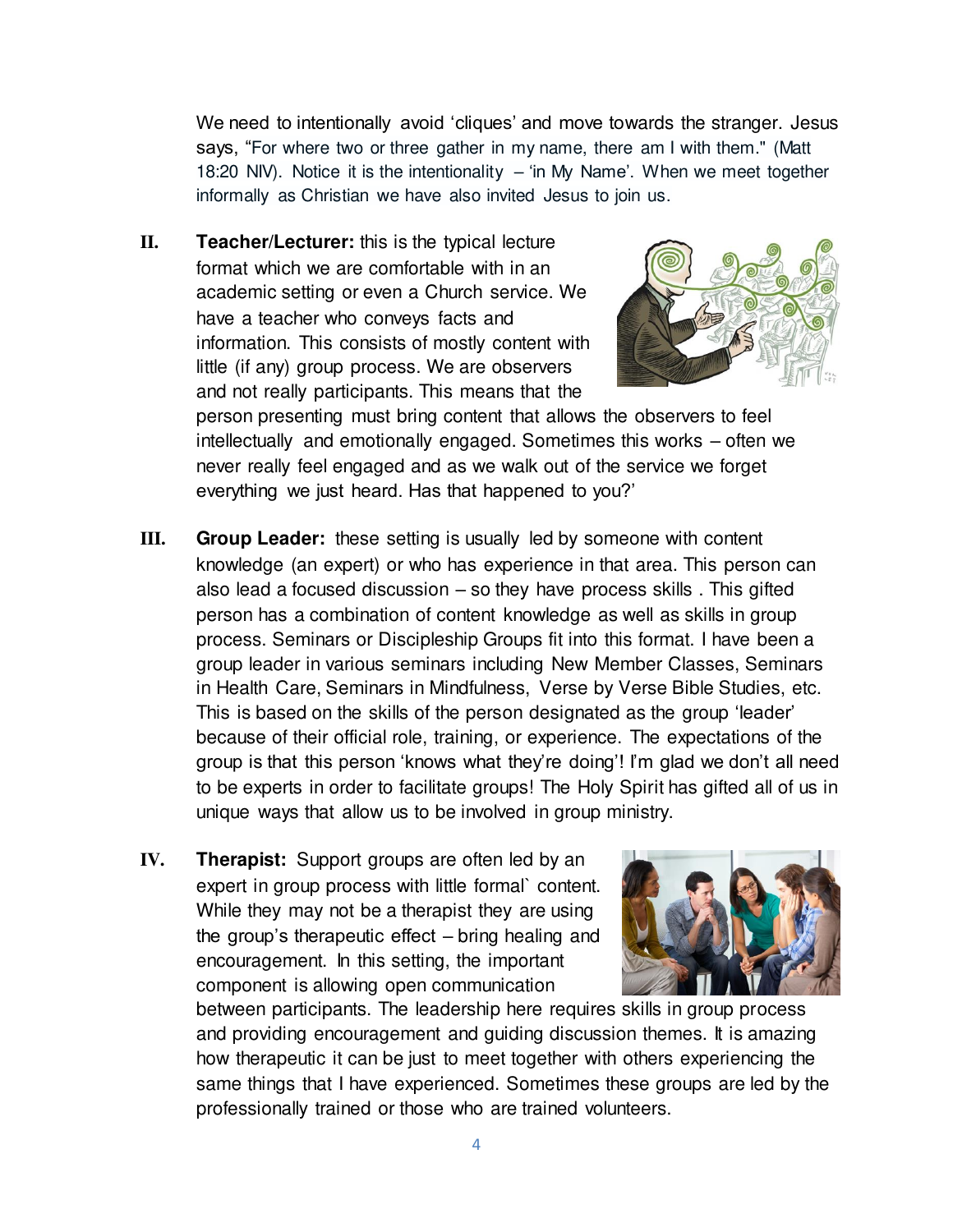**V. Facilitator:** This happens to be the most frequent type of group meeting we have in the Hyde Park United Methodist Church and the Portico Campus. The leaders of these groups are volunteers who do not usually have formal training or



experience in content or group process. However, they have demonstrated skills in leading a discussion on content from an expert (through a prior lecture, sermon, book, or video). Our usual group approach at Hyde Park UMC fits this approach. Some groups will have a video, workbook, or prearranged questions for discussion. Some may even have a 'leader's manual' for each meeting.

Remember. A **facilitator** is someone who engages in the activity of **facilitation**. They help a group of people understand their common objectives and can assist them in achieving these objectives; in doing so, the **facilitator** remains "neutral" and does not (usually) take a particular position in the discussion. It is important to realize that facilitators bring a central approach to groups – they do not lecture, monopolize discussion, or provide professional counseling. Instead, our facilitators are intentional in allowing the Holy Spirit to move within the group meeting.

### **Creating a Welcoming Environment**

As discussed in the last section, there is a continuum between content and process within various group formats. Facilitators, in the Portico's ReAction Group endeavor, are guides in the process of reflection on material already provided (during the sermon). Your goal is not to add more material or to explain the sermon. Instead, the goal is to provide an opportunity for those interested to discuss and apply what has already been heard.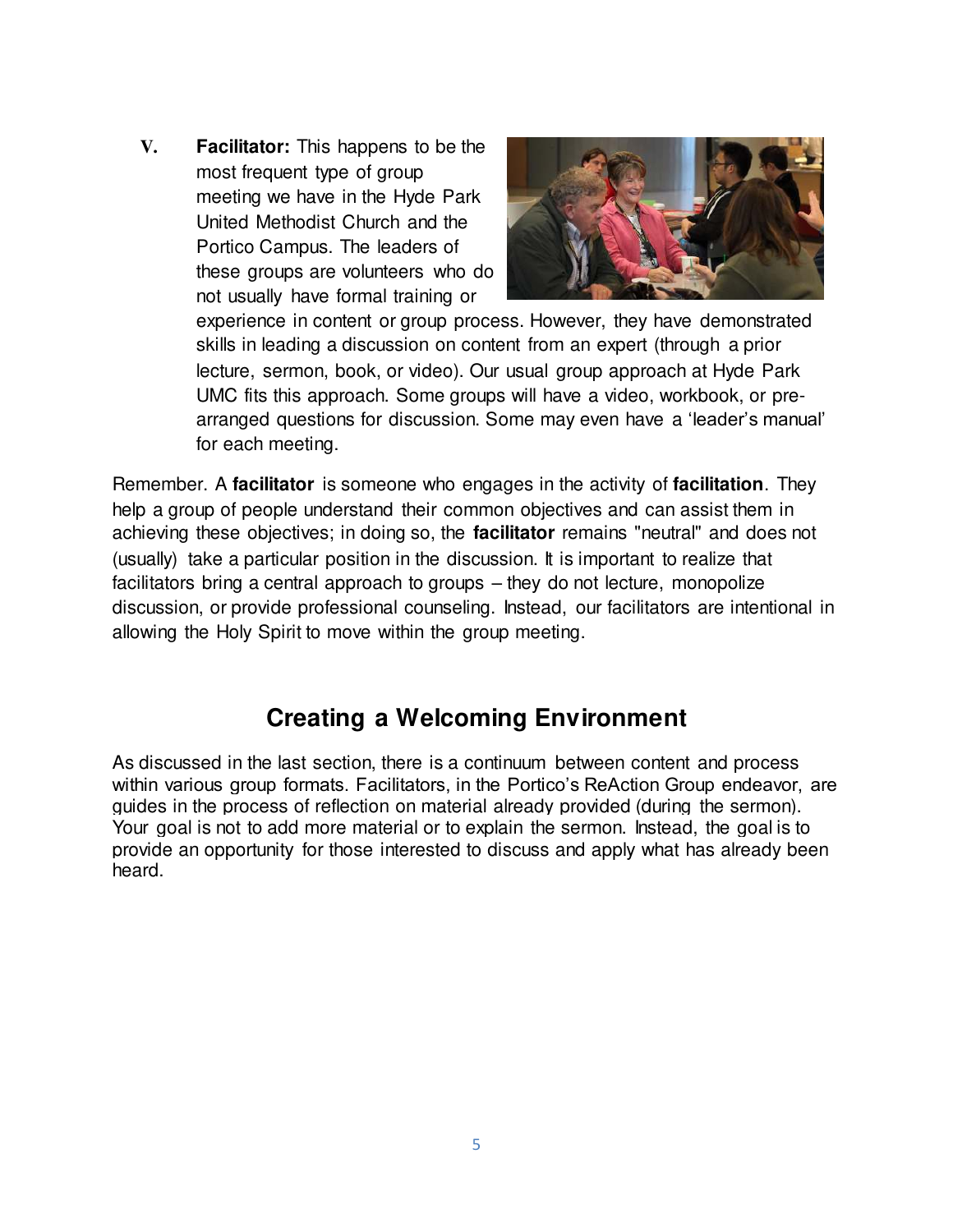What can you do to ensure a welcoming and open group?

1. **Introduce yourself and anyone new to the 'group':** 'My name is … and I am one of the facilitators for this discussion group.' Be sure to make eye contact with those attending and smile. You can ask if there is anyone new who would like to introduce themselves or to be introduced by a friend?' Try not to call people out?



#### 2. **Remind Everyone About Group 'Etiquette'!**

- Each group member is encouraged to participate; no one dominates.
- One person speaks at a time; the rest listen and discern.
- No one is called upon; discussion does not go "around the circle."
- Everyone's contribution is important.
- Advice and criticism are not acceptable.
- Occasionally, others can ask clarifying questions or speak encouragement to other group members.
- $\bullet$

#### 3. **Consider using 'ice-breakers' for a small group or a group with many new**



**faces:** Being able to talk about something that is fun and non-threatening is very helpful for creating a fun and welcoming setting. It might be asking what is their favorite dessert, or movie, etc. Avoid anything that can inadvertently encourage overly religious statements or questions that contain the obvious answer (such as what

is your favorite book - the Bible, obviously). Obviously, if you only have a 30 minute meeting you might not have time to have an ice-breaker.

- 4. **Set the context/setting for the group:** briefly discuss the purpose, why it's important, and when it will be finished (and stick to it!). 'Welcome to our after service Reaction Group! The Portico's Mission is to encourage authentic CONVERSATION, bring a sense of CONNECTION, and to envision COMMUNITY CHANGE. We are here to reflect on the message we just heard and what resonated with us. We'll spend just 30 minutes in discussing your reaction to what you just heard.
- 5. **Be comfortable with silence.** Ask open ended questions… and wait! The main theme of the message was…. What response did you have either emotionally or spiritually? Any experiences come to mind? What comment or quote meant the most to you…? After asking the question….wait!

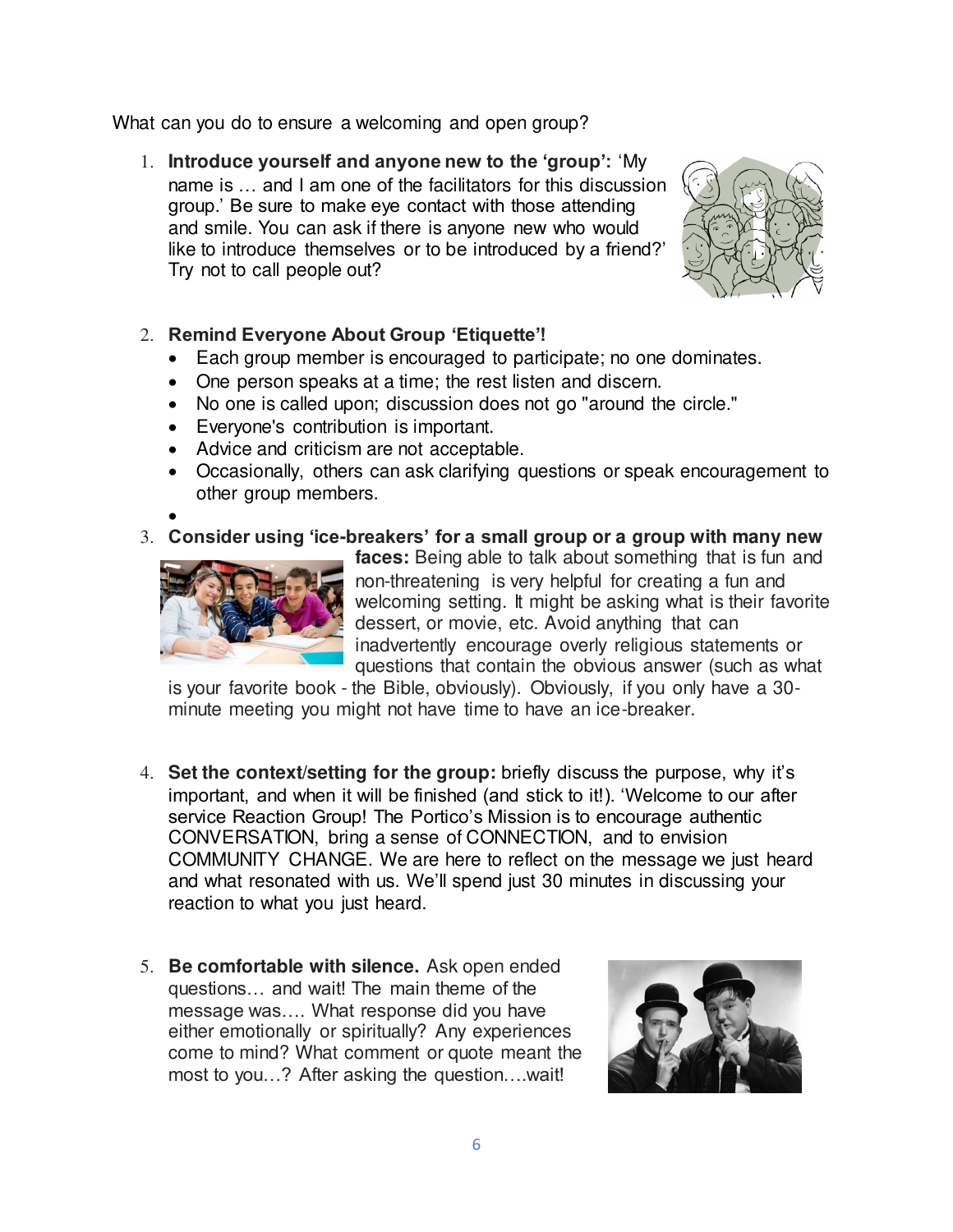6. **Reflect people's own words.** Really listen – and reflect or restate what they've said. This is a powerful way of letting someone know that they are being heard. Be curious and engaging. This will keep the discussion open and 'welcoming'. Many people have limited opportunities to be heard. What a blessing to be heard by another human being! Stop trying to think about what you are going to say – and let people know you heard them!

# **Encourage Participation**

1. **Plan**: Have a plan and make it clear to those attending. You need to know what you will do when you get there! The goal is for each member of the group to feel included in the discussion. There is only a portion of the pie that anyone can eat. We need to be considerate! Simple? Not as easy as it sounds!



- 2. **Friendly**: Be curious and friendly! Encourage humor and laughter. "A cheerful heart is good medicine" for groups as well as for individuals (Prov. 17:22). When people laugh together, they usually share more openly together, too.
- 3. **Authenticity**: Be real! Authenticity is contagious. People sense whether you're being superficial or wearing a facade. Just be who you are!
- 4. **Listen**: reflect, restate, summarize. Let participants know that you really heard what they were saying. As mentioned before – this is therapeutic!
- 5. **Observe**: "Read" body language! Eager to talk? Anxious? Concerned? Confused? Uncomfortable? Bored? You are there to see how the dynamics are going. If you sense someone needs to say something – invite them to take the opportunity!
- 6. **Engage**: Invite others to participate. 'We've heard from several (or a couple of) people already – what about someone else who hasn't had a chance to share?' Use eye contact or invite those apparently receptive verbally.
- 7. **Trust**: we can (and should) depend on the Holy Spirit! I am convinced that God wants us to be open, warm, and sharing! Allow Him to do the real leading of the group! This takes a lot of the pressure off of you – it's His group!
- 8. **Conversations**: Realize that this is only the beginning of a 'conversation'. This may be the first time someone has shared something spiritual or personal in a group setting. The ice has been broken! We don't need to provide a closure to the conversation! In fact, we want it to continue! This is only the beginning of the movement of the Holy Spirit in the lives of your group members.

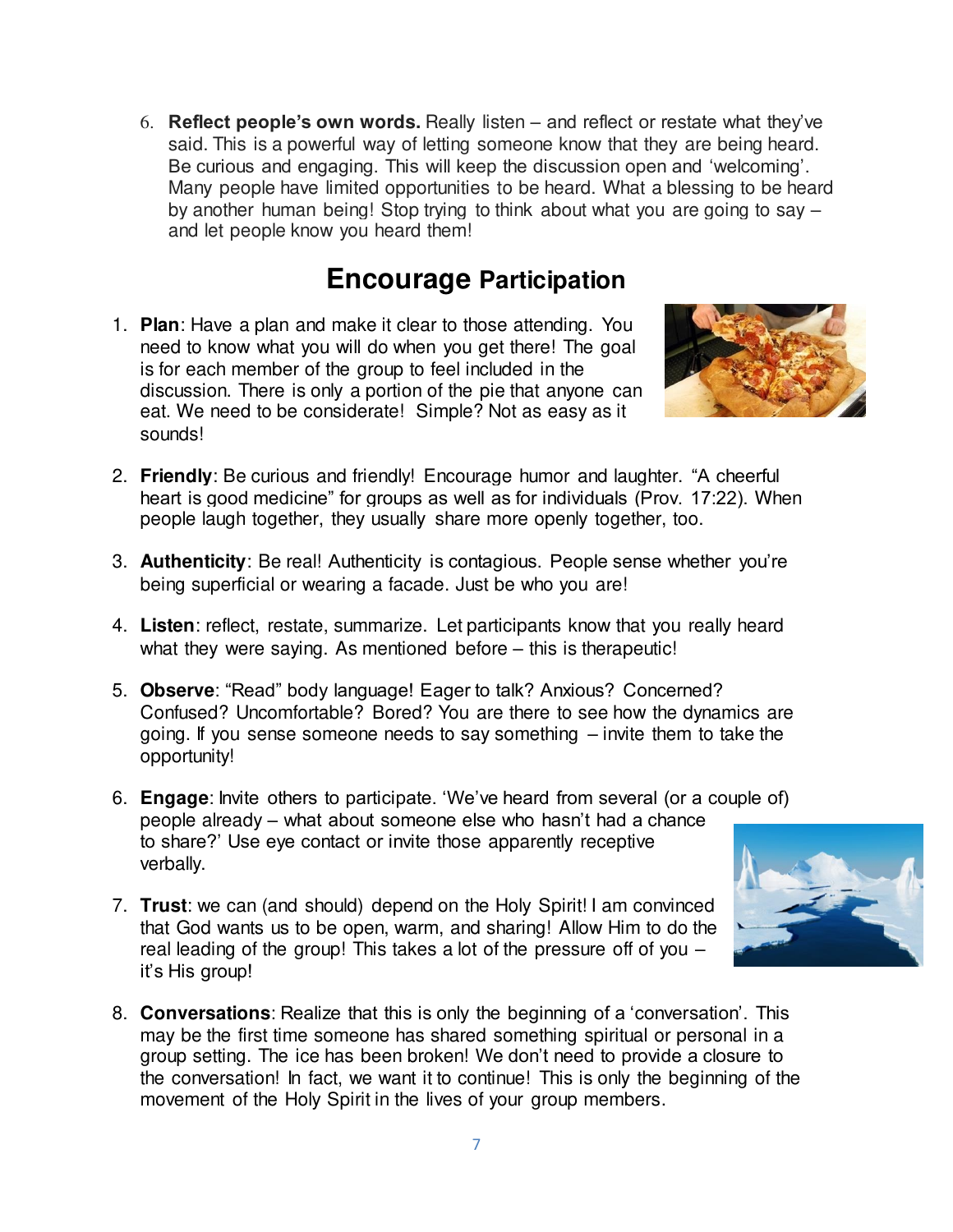#### 9. **Monitor your listening skills:**

- always have eye contact with the person who is talking.
- never shuffle papers or look around the room while another is talking.
- don't look at your watch when someone begins to share.
- maintain a posture is that of receiving—arms are not crossed, leaning slightly forward, and having your body appear "open" to listening.
- don't add to or embellish what someone else has tried to share with what you think they mean, possibly adding your own examples.
- 10.**Practice:** the fact is, the only way to get comfortable and 'good' at facilitating a group is to do it! The more frequently you facilitate a group – the more comfortable you will become and the more you will be used for God's purposes. You don't need special skills or knowledge – just experience.



## **What if…**

I am sure that all of us have been in a group that had something uncomfortable happen.

It might have been an awkward statement, someone who takes over the discussion, a theological disagreement, or an angry outburst. A common fear of every new facilitator is that something like this might happen and you won't know what to do! Don't fret! We want you to be comfortable and confident as you lead your groups. You

can always contact your small group coach if ongoing issues come up.

Here are just a couple of possible scenarios that you might occasionally run across.

- 1. **The Dominator:** This is someone who has a lot to say and won't stop sharing! They take over the group. Thank the Dominator for sharing and mention that there might be someone else who would like to share. Indicate that we want everyone to have an opportunity. Reminding the group of the etiquette of sharing time is often effective.
- 2. **The Theologian:** this is a person who loves to discuss theology even when it is not appropriate. For example, an entire group session could be taken up with discussing free will versus predestination. At the end there would still be no solution! When someone brings up a theological hot button you might say – 'very interesting topic, unfortunately, we don't have enough time to talk about this right now. Could we discuss it together after the group?'